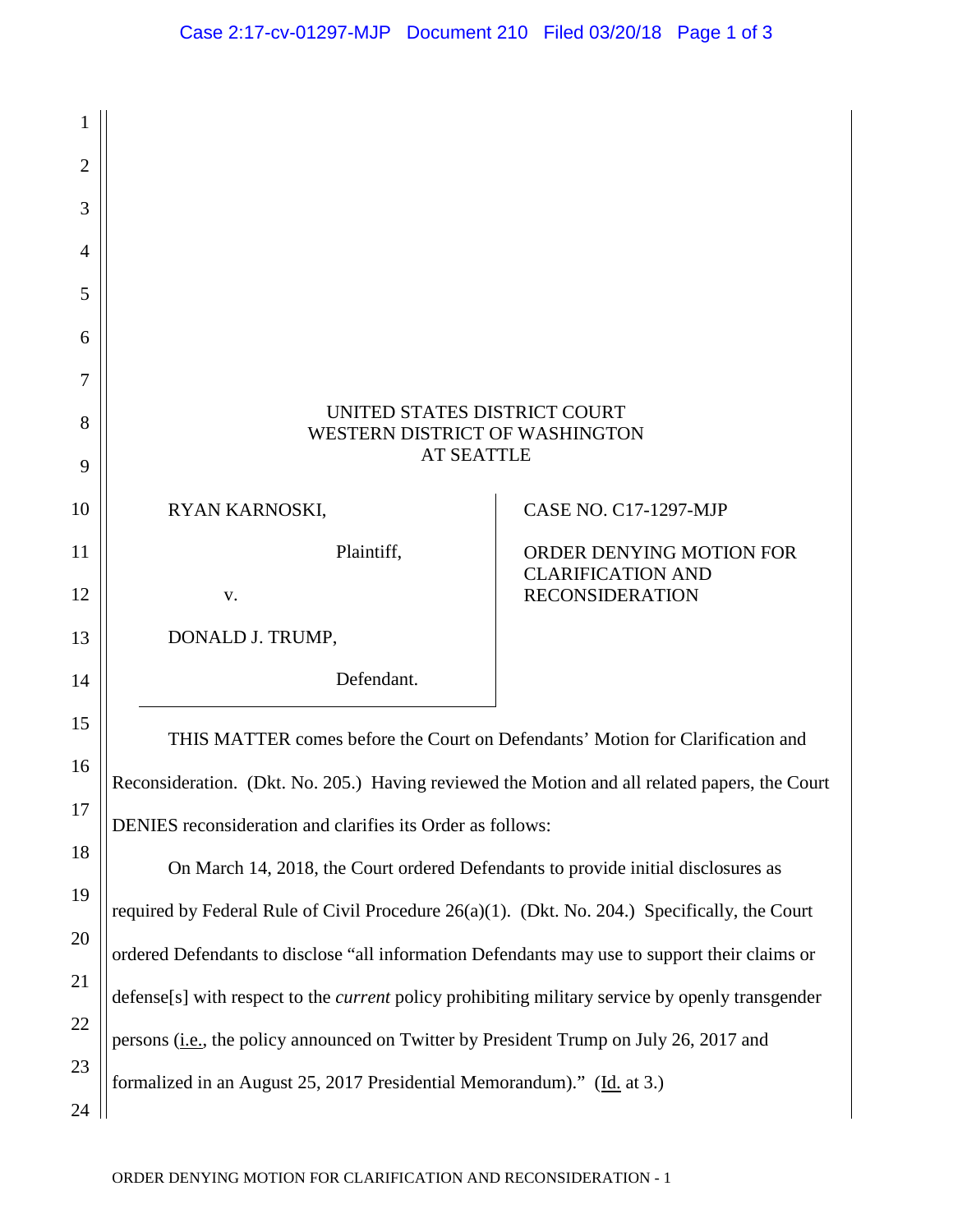## Case 2:17-cv-01297-MJP Document 210 Filed 03/20/18 Page 2 of 3

1 2 3 4 5 6 7 8 Defendants now seek clarification and reconsideration of the Court's order. (Dkt. No. 205.) Defendants ask the Court to clarify whether "the Court intended to order Defendants to disclose potentially privileged information regarding the President's deliberative process preceding his announcements regarding military service by transgender individuals." (Id. at 2.) Defendants claim they "should not be required to provide initial disclosures that include information that is potentially subject to Executive privilege, particularly where Defendants are not relying upon such information for their defense." (Id. at 3.) The Court cannot rule on a "potential" privilege, particularly where the allegedly privileged information is unidentified.

9 10 11 12 13 14 15 16 17 18 19 20 21 22 23 24 The Court expects Defendants to comply with its Order. Defendants did not invoke Executive privilege in their Initial Disclosures (Dkt. No. 191, Ex. 2), their Amended Initial Disclosures (Dkt. No. 191, Ex. 3), their Second Amended Initial Disclosures (Dkt. No. 206, Ex. 1) or in their opposition to the motion to compel (Dkt. No. 199) and cannot do so now in their motion for reconsideration. See LCR 7(h)(1) ("Motions for reconsideration are disfavored. The court will ordinarily deny such motions in the absence of a showing of manifest error in the prior ruling or a showing of new facts or legal authority *which could not have been brought to its attention earlier with reasonable diligence*.") (emphasis added). Further, in order to assert privilege, a party must "expressly make the claim" and "describe the nature of the documents, communications, or tangible things not produced or disclosed—and do so in a manner that, without revealing information itself privileged or protected, will enable other parties to assess the claim." Fed. R. Civ. P. 26(b)(5)(i)-(ii); see also Aecon Bldgs., Inc. v. Zurich North America, 253 F.R.D. 655, 660-61 (W.D. Wash. 2008) (requiring party that intends to rely upon information, but withholds it from initial disclosures based on privilege, to produce a privilege log). Until now, Defendants have neither asserted Executive privilege nor provided a privilege log. While